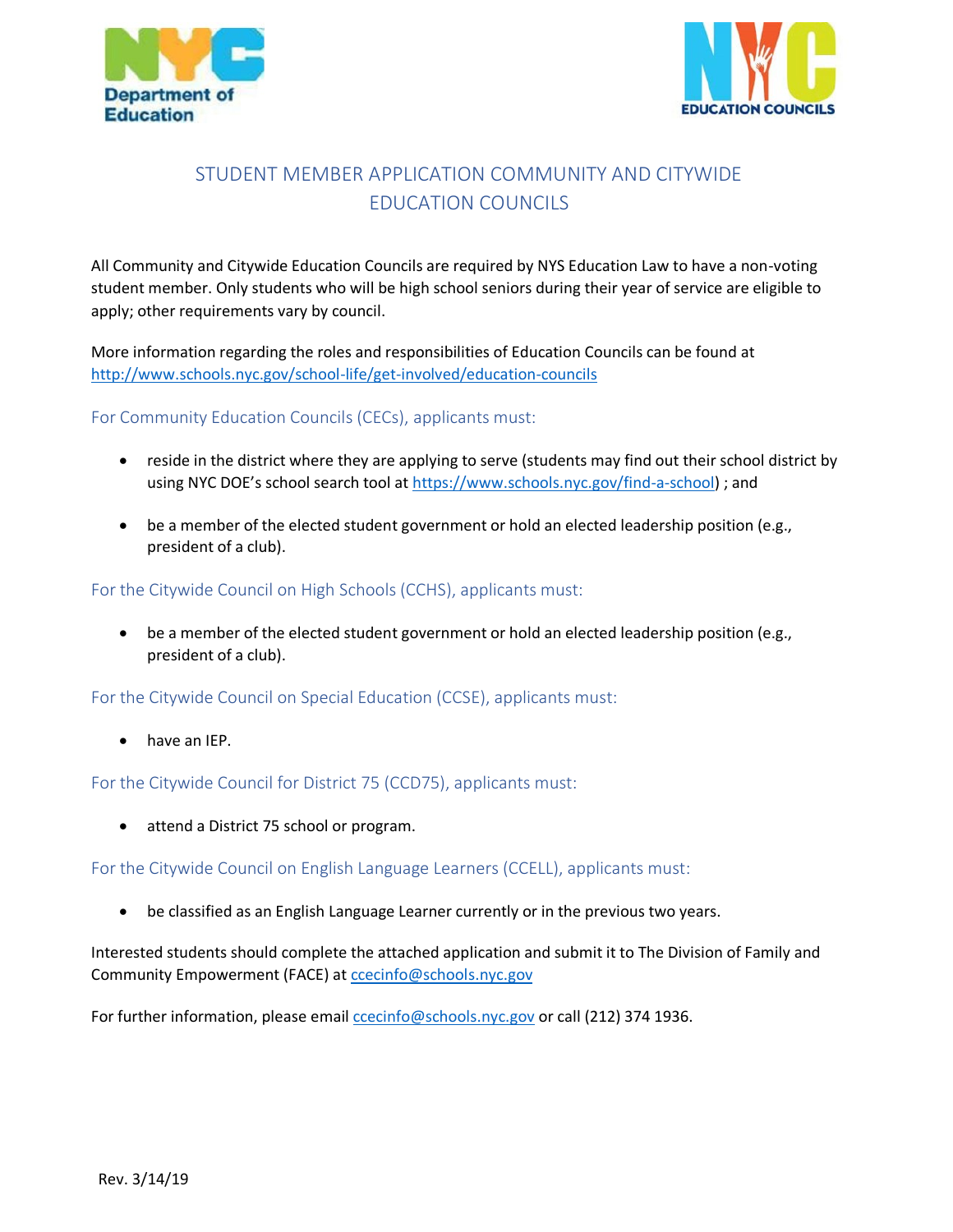



## STUDENT MEMBER APPLICATION COMMUNITY AND CITYWIDE EDUCATION COUNCILS

## STUDENT INFORMATION

| Current Grade: __________                        |                                       |  |  |  |  |
|--------------------------------------------------|---------------------------------------|--|--|--|--|
| I WISH TO SERVE ON (check the one that applies): |                                       |  |  |  |  |
|                                                  | CEC: ______________ [district number] |  |  |  |  |
|                                                  | <b>CCHS</b>                           |  |  |  |  |
|                                                  | <b>CCSE</b>                           |  |  |  |  |
|                                                  | CCD75                                 |  |  |  |  |
|                                                  | <b>CCELL</b>                          |  |  |  |  |
| <b>STUDENT SIGNATURE</b>                         |                                       |  |  |  |  |

I, (student name): \_\_\_\_\_\_\_\_\_\_\_\_\_\_\_\_\_\_\_\_\_\_\_\_\_\_\_\_\_\_\_\_\_\_\_, certify that all information given herein is true and accurate to the best of my knowledge.

## PARENTAL CONSENT

I, (parent name): \_\_\_\_\_\_\_\_\_\_\_\_\_\_\_\_\_\_\_\_\_\_\_\_\_\_\_\_\_\_\_\_\_\_\_, consent to my child's involvement in and appointment to a New York City Department of Education District Community Education Council (CEC), the Citywide Council on High Schools (CCHS), the Citywide Council on Special Education (CCSE), the Citywide Council for District 75 (CCD75), or the Citywide Council on English Language Learners (CCELL). I understand that participation will require his/her attendance at monthly meetings that will be open to the public and may occur during evening hours. I understand that Citywide Education Council meetings may be held in different boroughs throughout the year. I also understand that these meetings are open to the public and the proceedings and participants may be recorded or photographed.

Parent/Guardian Signature: \_\_\_\_\_\_\_\_\_\_\_\_\_\_\_\_\_\_\_\_\_\_\_\_\_\_\_\_\_\_\_\_\_\_\_\_\_\_\_\_\_\_

Relationship: \_\_\_\_\_\_\_\_\_\_\_\_\_\_\_\_\_\_\_\_\_\_\_\_\_\_\_\_\_\_\_\_\_\_\_\_\_\_\_\_\_\_\_\_\_\_\_\_\_\_\_\_\_\_ Date: \_\_\_\_\_\_\_\_\_\_\_\_\_\_\_\_\_